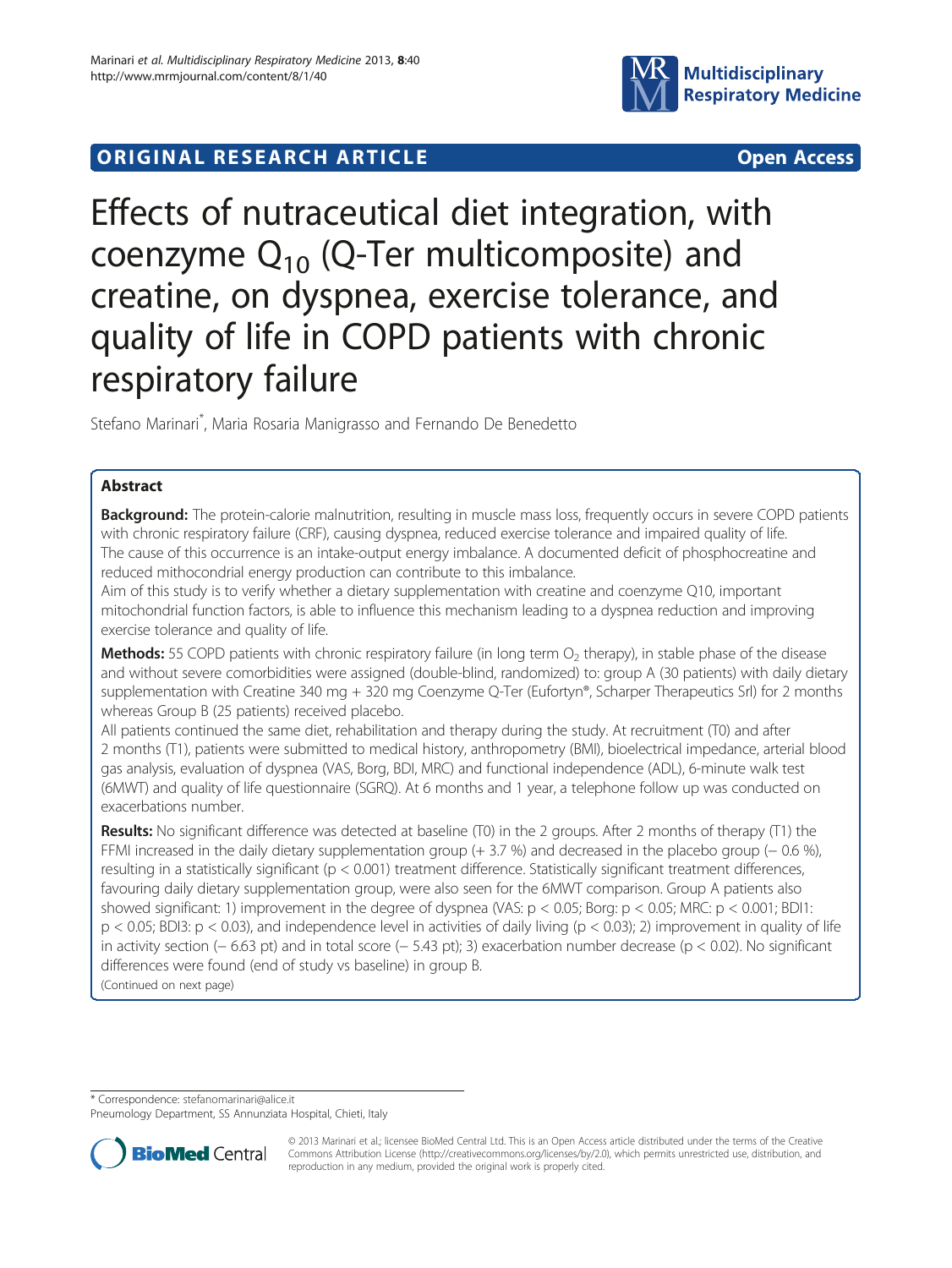#### (Continued from previous page)

Conclusions: The nutraceutical diet integration with Q-Ter and creatine, in COPD patients with CRF in O<sub>2</sub>TLT induced an increasing lean body mass and exercise tolerance, reducing dyspnea, quality of life and exacerbations. These results provide a first demonstration that acting on protein synthesis and muscular efficiency can significantly modify the systemic consequences of the disease.

Keywords: Chronic respiratory failure, Coenzyme Q<sub>10</sub>, COPD, Creatine, Dyspnea, Exercise tolerance, Q-Ter, Quality of life

# Background

Several studies demonstrated the prognostic importance of body weight and protein-calorie malnutrition in Chronic Obstructive Pulmonary Disease (COPD) patients [\[1](#page-6-0)-[4\]](#page-6-0), so that malnutrition is an important component of "systemic" problems of international guidelines for the management and the treatment of COPD [\[5](#page-6-0),[6](#page-6-0)].

Over 25 years ago the first observations of this phenomenon showed the high prevalence of underweight status among patients with severe disease, while later studies evidenced the importance of assessing lean body mass reduction often in presence of normal and even increased body weight [[7,8\]](#page-6-0).

The principal metabolic causes of malnutrition are: inadequate caloric intake, increased energy expenditure and alteration of protein turnover [\[9](#page-6-0)-[20\]](#page-7-0).

Moreover the presence of hypoxemia in patients with COPD could determine muscular inefficiency through: reduced muscles aerobic capacity (greater use of anaerobic energy sources, aerobic muscular enzymes reduction, earlier metabolic acidosis) and reduced peripheral  $O<sub>2</sub>$  use (alteration of red blood transport cells/mitochondria, altered  $O_2$  distribution between operating muscle fibers, cellular oxidative processes inertia) [[21\]](#page-7-0).

The effects of these mechanisms on COPD patients' muscles are on the basis of exercise tolerance reduction, dyspnea increase and poor quality of life [[22-27](#page-7-0)]. Interesting confirmations come from muscular biopsies that showed alterations in number and mitochondrial function [[28-32\]](#page-7-0). Furthermore, studies on muscle metabolism, trough P31-NMR on peripheral muscle, showed an increase in enzymes activity involved in anaerobic glycolysis and reduction of enzymes involved in the oxidative chain. Low concentrations of high energy phosphates (phosphocreatine, ATP-AMP) at rest and slow deposits recovery of phosphocreatine after exercise have been reported [\[33,34](#page-7-0)]. Other studies, conducted in chronic diseases such as COPD, demonstrated a deficit of elements such as coenzyme  $Q_{10}$  or ubiquinone, which is an essential element for the mitochondrion function that promotes the production of ATP and energy. It is normally synthesized endogenously, but it is frequently reduced in the elderly and in chronic diseases [\[35\]](#page-7-0).

Based on these assumptions, dietary supplementation studies have been performed with creatine and coenzyme Q10 in patients with COPD or chronic heart failure. In particular, creatine and coenzyme  $Q_{10}$  seem to have a key role in improving protein turnover and mitochondrial energy production [\[36-40\]](#page-7-0).

Aim of this study is to demonstrate that, in a group of COPD patients with chronic respiratory failure in  $O_2$ home therapy, a dietary supplement  $(CoQ_{10} + c$  reatine) is able to reduce dyspnea and improve exercise tolerance and quality of life.

#### Subjects and methods

#### Subjects

We enrolled clinically stable COPD patients with chronic respiratory failure, in  $O_2$  therapy for at least 3 years and with an optimized pharmacological therapy.

The patients met the following inclusion criteria: patients aged  $\geq 60 \leq 85$  years, without exacerbations and hospitalizations (for any reason) in the last month, who could give informed consent were included. During the study, subjects maintained a constant diet and drug therapy (including oxygen).

Exclusion criteria were as follows: smoking habits, home mechanical ventilation, presence of comorbidities such as diabetes, severe heart failure (NYHA 3 and 4), severe renal or hepatic impairment, active or recent neoplastic disease (no cancer treatment for at least 3 years), chronic infections (TB, HIV, serious structural disease of the lungs), chronic systemic steroid therapy, other diseases that could prevent execution of tests according to the study protocol (inability to walk , inability to perform functional testing, etc…).

#### Methods

The study protocol described above was approved by the Ethics Committee of "G. D'Annunzio" University of Chieti and Pescara and ASL2 Lanciano, Vasto, Chieti.

In patients who met the inclusion criteria and who provided their written informed consent, at baseline (T0) were done: 1) medical history questionnaire on COPD, duration of  $O_2$  therapy, number of exacerbations, defined as a rapid change in clinical symptoms of such intensity to require the use of antibiotics and/or systemic steroids, number of hospitalizations in the last year and presence of comorbidities; 2) calculation of Body Mass Index (BMI); 3) complete lung function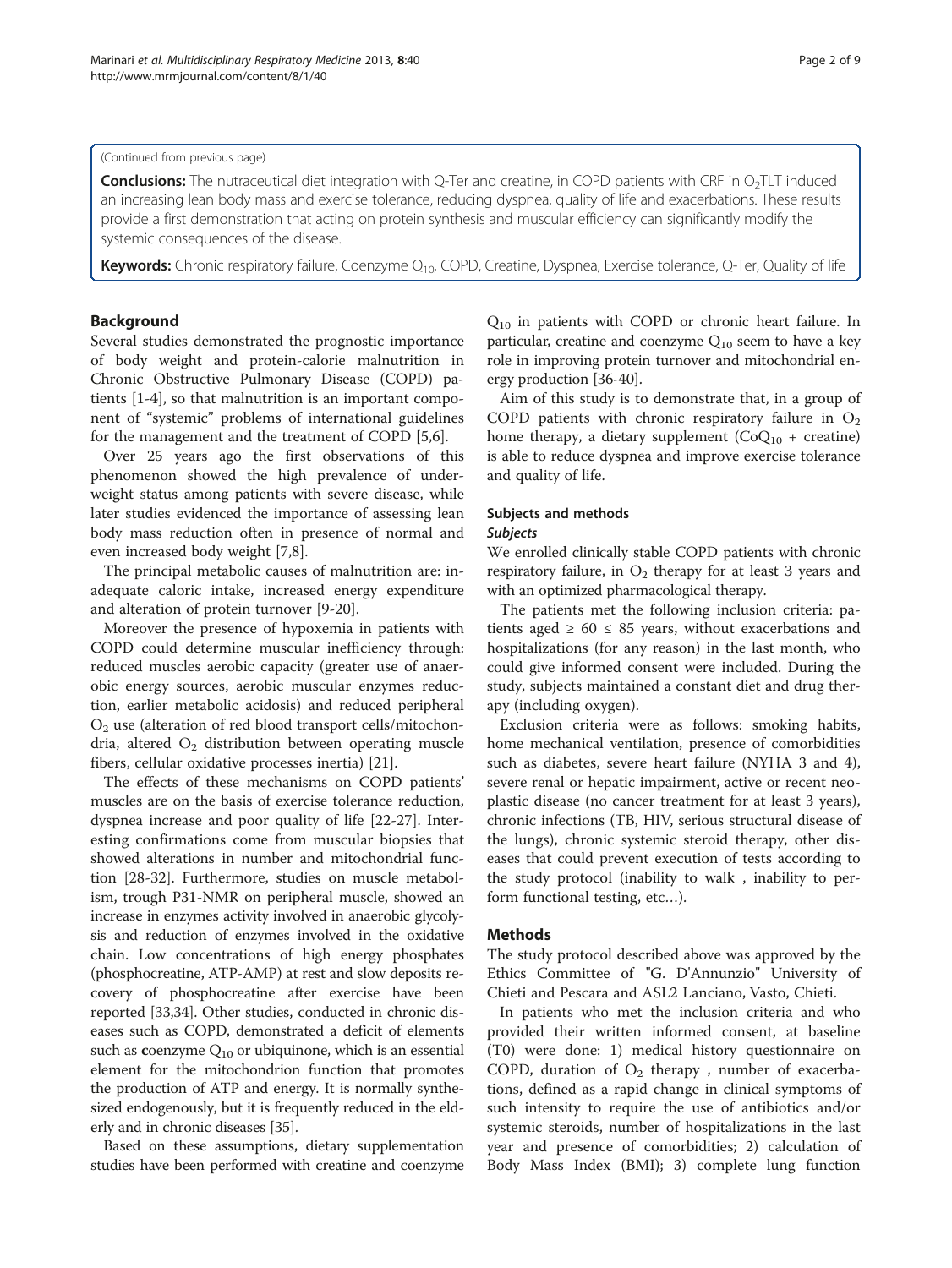study: static and dynamic lung volumes, lung diffusion  $(DL_{CO})$  (Sensormedics, VMAX); 4) arterial blood gas analysis (ABL 700 series – Radiometer Copenaghen); 5) bioimpendence analysis of body composition (BIA 101, AKERN ) for the evaluation of Fat Free Mass Index (FFMI: FFM/height<sup>2</sup>) [\[41\]](#page-7-0); 6) assessment of the degree of resting dyspnea (Medical Research Council - MRC scale and Baseline Dyspnea Index - BDI scale); 7) evaluation of exertional dyspnea (Borg scale, VAS) and measurement of activities of daily living (questionnaire: activities daily living - ADL) [\[42\]](#page-7-0); 8) evaluation of exercise capacity (6MWT), according to ATS document, March 2002) in  $O<sub>2</sub>$  therapy [\[43\]](#page-7-0); 9) evaluation of the quality of life using Saint George's Respiratory Questionnaire (SGRQ) [\[44\]](#page-7-0).

Thirty patients received, in double-blind randomized, daily dietary oral supplementation with Creatine 340 mg + 320 mg Coenzyme Q-Ter (Eufortyn®, Scharper Therapeutics Srl) for 2 months (Group A), whereas 25 patients received placebo (Group B).

At time T1 (2 months after the start of therapy) the following parameters were re-evaluated: arterial blood gases analysis, bioimpedence analysis, assessment of the degree of dyspnea at rest and after exercise (VAS, Borg, BDI, MRC) and functional independence (Activities of Daily Living - ADL), 6MWT , and quality of life questionnaire (SGRQ) [[44\]](#page-7-0).

After 10 months from the end of therapy, all patients were subjected to a follow up telephone questionnaire on the number of exacerbations in the previous year.

# Study design

It was a randomized, double-blind versus placebo study. The treatments were: Creatine  $170$  mg +  $160$  mg Coenzyme Q-Ter (EufortynLios), 2 times a day for 2 months (Group A) or placebo bags apparently identical (Group B).

# Statistical analysis

Statistical analysis was performed by using the SAS (version 9.2) statistical package. The sample size estimate was based on the results of a previous pilot study, assuming a difference of 2.0 % (standard deviation 2.5 %) between groups (daily dietary supplementation versus placebo) for the primary efficacy variable (Free Fat Mass Index) when analyzed with the analysis of covariance (ANCOVA). With normally distributed data and a twosided  $\alpha$  = 0.05, 30 subjects per group were needed to achieve a statistical power of 85% for the primary outcome measure. The safety sample was defined as all subjects who provided consent, were randomized, and it had at least one dose of daily dietary supplementation or placebo. The primary efficacy analysis was performed on the full analysis sample: all subjects in the safety sample who had at least one post-baseline efficacy measurement. Descriptive statistics, mean and standard deviation

(SD), were reported for baseline (T0) demographic characteristics and efficacy outcome measures. The primary outcome measure (FFMI) mean was compared between treatment groups using ANCOVA, with the baseline value as a covariate and treatment as a factor. Significance was estimated using the F-test at the 5% level. ANCOVA was also performed as an exploratory analysis for the 6MWT comparison between treatment groups. The statistical significance of changes in all efficacy outcomes from baseline to the end of the double-blind phase was assessed using the Paired Sample t-Test (exploratory analysis).  $p < 0.05$  was considered significant.

# Results

The baseline comparison (T0) between the patient's characteristics of the two groups didn't show any significant difference concerning: age, body mass index (BMI), Free-fat mass index (FFMI), arterial blood gas levels in ambient air (partial pressure of  $O_2$ , Pa $O_2$ , partial pressure of  $CO<sub>2</sub>$ , PaCO<sub>2</sub>), respiratory function parameters such as forced vital capacity (FVC), forced expiratory volume in 1 second (FEV<sub>1</sub>), residual volume (RV), lung diffusion for carbon monoxide ( $DL<sub>CO</sub>$ ), degree of dyspnea measured by Medical Research Council (MRC) scale and 6 min walking distance (6MWD) (Table 1).

Patients characteristics showed COPD patients with chronic respiratory failure, advanced age, overweight with fat-free mass preserved, moderate impairment of lung diffusion, high degree of dyspnea and decreased exercise tolerance.

# Body composition and exercise tolerance

From baseline to the end of the double-blind period (T1, two months of therapy), the FFMI  $(Kg/m<sup>2</sup>)$  increased in the daily dietary supplementation group  $(+ 3.7)$  and decreased in the placebo group  $(-0.6)$ , resulting in a

|  |  |  | Table 1 Subject characteristics at baseline (safety sample) |  |  |  |  |
|--|--|--|-------------------------------------------------------------|--|--|--|--|
|--|--|--|-------------------------------------------------------------|--|--|--|--|

|                  | Group A          | Group B          | p         |
|------------------|------------------|------------------|-----------|
|                  | $(N = 30)$       | $(N = 25)$       |           |
|                  | Mean $\pm$ SD    | Mean $\pm$ SD    |           |
| AGE (years)      | $73.2 \pm 8.7$   | $73.9 \pm 7.7$   | NS.       |
| BMI $(Kq/m2)$    | $30.8 \pm 8.8$   | $29.3 \pm 7.9$   | NS.       |
| $PaO2$ (mmHq)    | $58.2 \pm 4.9$   | $58.2 \pm 6.4$   | NS.       |
| $PaCO2$ (mmHq)   | $45.0 \pm 4.4$   | $43.9 \pm 5.4$   | <b>NS</b> |
| $FEV1$ (% pred.) | $41.7 \pm 14.6$  | $44.0 \pm 14.6$  | <b>NS</b> |
| VC (% pred.)     | $70.0 \pm 22.9$  | $71.3 \pm 25.5$  | <b>NS</b> |
| RV (% pred.)     | $116.0 \pm 48.7$ | $115.8 \pm 51.5$ | NS.       |
| $DLCO$ (% pred.) | $58.1 \pm 23.6$  | $61.7 \pm 33.5$  | NS.       |
| MRC.             | $4.96 \pm 0.73$  | $4.04 \pm 0.76$  | NS.       |
| 6MWT (meters)    | $236.4 \pm 91.4$ | $249.3 \pm 74.2$ | NS.       |

NS Not Significant; Independent-Samples t-Test.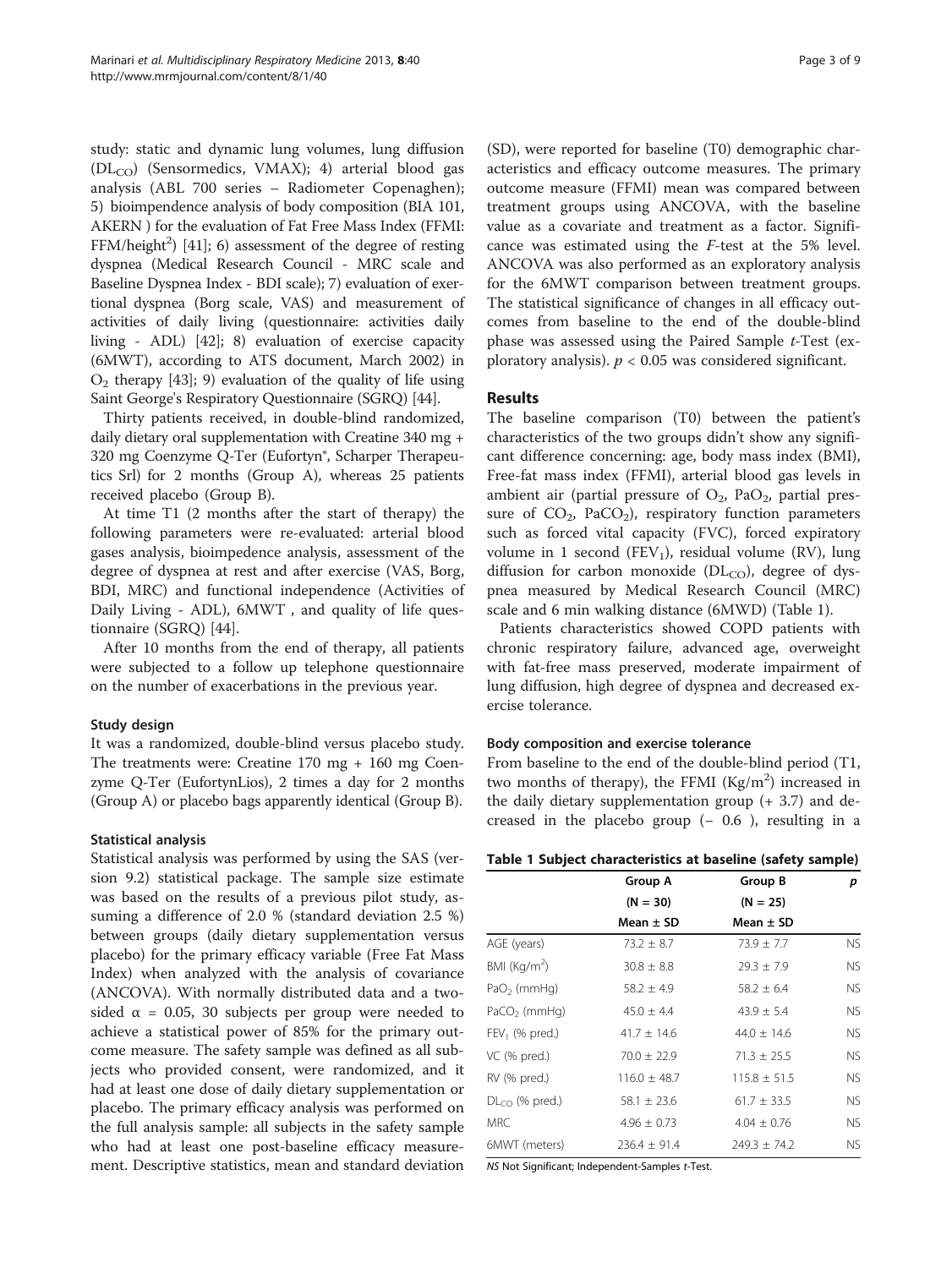|                                 |                | FFMI $(Kq/m^2)$ |              |                | 6MWT (mtr)       |              |  |
|---------------------------------|----------------|-----------------|--------------|----------------|------------------|--------------|--|
|                                 | T0             |                 | Within-group | T0             |                  | Within-group |  |
|                                 | Mean $\pm$ SD  | Mean $\pm$ SD   | D            | Mean $\pm$ SD  | Mean $\pm$ SD    | D            |  |
| Group A                         | $17.1 \pm 6.5$ | $20.8 \pm 7.4$  | < 0.001      | $236.4 + 91.4$ | $303.7 \pm 88.1$ | < 0.001      |  |
| Group B                         | $19.3 + 5.5$   | $18.7 + 4.3$    | 0.093        | $749.3 + 74.7$ | $203.9 + 88.1$   | 0.021        |  |
| <b>Between-</b> groups ANCOVA p | $\sim$         | < 0.001         |              | $\sim$         | < 0.001          |              |  |

Table 2 Comparison of the free fat mass index (FFMI) and 6MWT distance within-group (Paired sample t-Test, T0 vs T1) and between-groups (ANCOVA with baseline value as covariate, Group A vs Group B)

statistically significant (ANCOVA model  $p < 0.001$ ) treatment difference. Statistically significant treatment differences, favouring daily dietary supplementation group, were also seen for the 6MWT (mtr) comparison (Table 2).

During the treatment period the FFMI increased, with consequent BMI increase, only in patients treated with dietary supplementation (group A), in comparison to patients treated with placebo (group B). After two months of treatment the FFMI and BMI comparisons between groups showed a statistically significant difference (Figure 1).

#### Dyspnea

The evaluation of dyspnea degree using different scales (Borg, VAS, MRC, BDI) showed a significant improvement of dyspnea in Group A at T1 (VAS: 3.81 ± 2.12 vs 2.94  $\pm$  2.34  $p$  < 0.05; Borg: 2.96  $\pm$  1.59 vs 2.31  $\pm$  1.67,  $p$  < 0.05; MRC: 3, 96  $\pm$  0.73 vs 3.0  $\pm$  1.06,  $p$  < 0.000; BDI1: 1.65  $\pm$  1.11 vs 2.37  $\pm$  0.82,  $p < 0.05$ ; BDI3: 1.82  $\pm$ 1. 03 vs 2.48 ± 0.73, p < 0.03). BDI2 scale showed no significant differences in group A, while all dyspnea evaluations in group B were not significant.

A higher rate of group A patients showed improved or stable dyspnea values (26.1% vs 65.6% BORG; VAS: 68,9% vs 34.8%; MRC: 69% vs 56.5%; BDI1: 58.7% vs. 21.7%; BDI3: 62.1% vs. 11.1%) (Figure [2](#page-4-0)).

#### Functional independence degree

The evaluation of performance index with Activities of Daily Living scale (ADL) showed a significant improvement in the independence level in activities of daily living in group A at T1 (0.79  $\pm$  1.23 vs. 0.24  $\pm$  0.51,  $p < 0.03$ ). No significant difference was found in group B (Figure [3](#page-4-0)).

#### Quality of life

Quality of life evaluation with the SGRQ at T0 and T1 showed a significant improvement in quality of life (cutoff improvement  $> 4$  points) [[43\]](#page-7-0) in group A in activities section  $(-6, 63 \text{ pt})$  and total score  $(-5.43 \text{ points})$ . No significant change in group B (Figure [4](#page-5-0)).

# Exacerbations

The exacerbations rate in the year following the start of therapy was significantly decreased in group A  $(0.51 \pm$ 0.78 vs 0.13  $\pm$  0.35,  $p < 0.02$ ), with a reduction of 74.6%,

compared to baseline. In the placebo group (Group B) no statistically significant difference  $(0.65 \pm 1.11 \text{ vs } 0.60 \pm 1.11 \text{ vs } 0.60 \pm 1.11 \text{ vs } 0.60 \pm 1.11 \text{ vs } 0.60 \pm 1.11 \text{ vs } 0.60 \pm 1.11 \text{ vs } 0.60 \pm 1.11 \text{ vs } 0.60 \pm 1.11 \text{ vs } 0.60 \pm 1.11 \text{ vs } 0.60 \pm 1.11 \text{ vs } 0.60 \pm 1.$ 0.72, NS) was demonstrated (Figure [5\)](#page-5-0).

# Discussion

The results of this study demonstrate that in severe stable COPD patients with chronic respiratory failure, independently of body mass alterations (evident body weight and/ or lean body mass reduction), dietary supplementation with a Creatine-Q-Ter compound determines a variation of body mass with lean body mass increase. This change is associated with improvement in exercise capacity and dyspnea, and reduction of exacerbations rate. In these patients such effect leads to a functional independence in the activities of daily living and quality of life increase.

#### Malnutrition and COPD

It has been widely demonstrated [\[9](#page-6-0)-[20\]](#page-7-0) that the proteincalorie malnutrition and the underweight status are a constant manifestation of some patients with severe

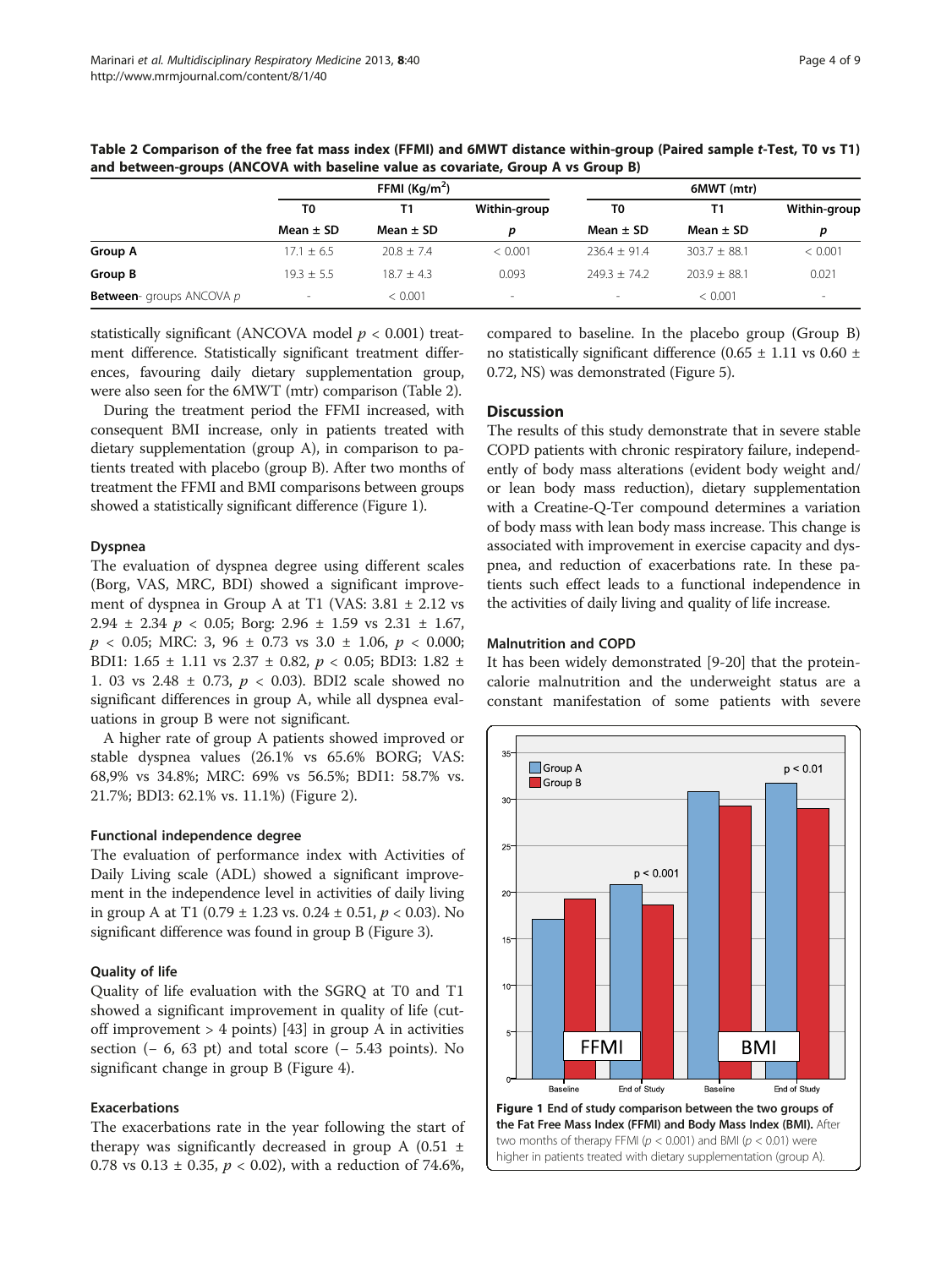<span id="page-4-0"></span>

COPD, and it is clear that their cause is the imbalance among inadequate caloric intake, energy expenditure increase and protein turnover alteration.

The determinants of imbalance are numerous. On the one hand dyspnea influences nutrition through an aftermeal diaphragm movement restriction, as well as altered appetite sensation, caused by leptin levels reduction, that is related to systemic inflammation [\[45](#page-7-0)] and can contribute to a reduced caloric intake. On the other hand, the energy expenditure increase is supported by metabolism increase at rest and after exercise, alteration of the sympathetic regulation and drugs influence. Moreover, systemic inflammation, as demonstrated by the increase in cytokines , such as TNF-alpha, plays a key role in protein turnover. In this regard, an increased apoptosis, that contributed to the exercise limitation, not explained by other causes such as hypoxemia, tobacco smoking and steroid therapy, was detected in the muscle cells of malnourished COPD patients [[46\]](#page-7-0).

Finally, oxidative stress, caused in particular by cigarette smoke and neutrophils during exacerbations, is together with chronic inflammation, a principal pathogenetic mechanism for COPD development.

#### Muscle and mitochondrial alteration

Other mechanisms, which are closely related to proteincalorie malnutrition, concerning structural and biochemical alterations of the peripheral muscles, have been demonstrated in COPD patients who also showed muscular fibers and mitochondria alterations.

There have been several experimental demonstrations of decreased muscle mass in patients with COPD, even in the relatively early stages of the disease, which was reflected in a subsequent reduction of respiratory and peripheral muscle strength [\[47](#page-7-0)].

Moreover, studies on muscle biopsies clarify that in the muscles of these patients there is a qualitative adaptation mechanism, like a greater presence of type II muscle fibers, able to easily use an anaerobic metabolism, compared to type I fibers with aerobic metabolism

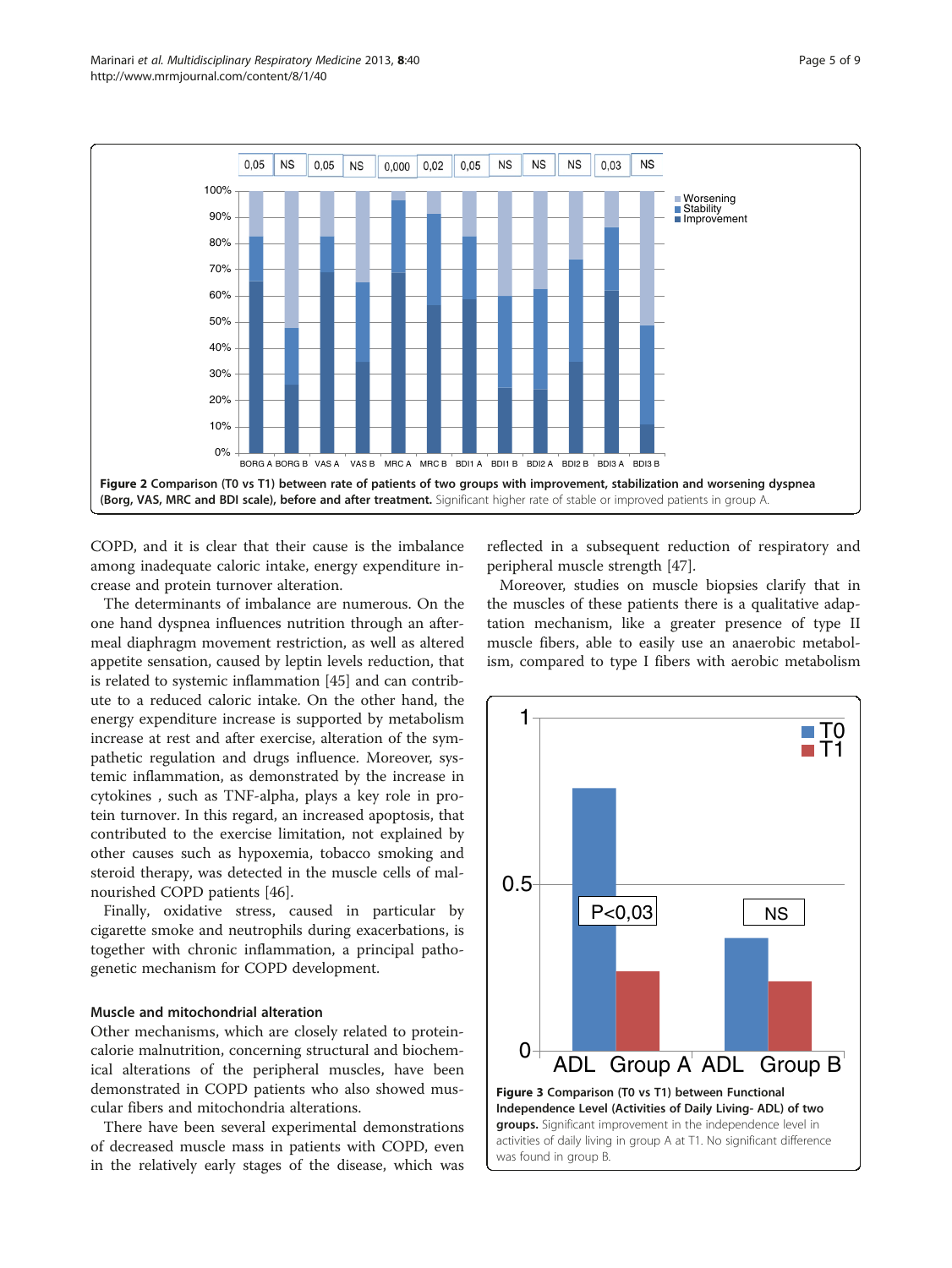<span id="page-5-0"></span>

[[48\]](#page-7-0). This change reflects a reduced aerobic capacity of the muscle of COPD patients, especially if hypoxemic, with a greater use of renewable anaerobic energy and reduced peripheral oxygen consumption [\[21,49\]](#page-7-0).

Interesting results were achieved by investigations about muscular changes related to muscle mitochondrial energy production.

Muscle mitochondrial alterations have been demonstrated both in terms of reduced density [[31\]](#page-7-0) and in function of cytochrome C [[28](#page-7-0)].

Studies performed in underweight and normal weight COPD patients (muscle biopsies) showed a reduction of mitochondrial function in underweight patients caused by abnormal electron transport and consequent worsening of muscular endurance [\[50](#page-7-0)]. Puente-Maestu et al. confirmed this phenomenon in COPD muscular biopsies [[29\]](#page-7-0), also at the early stage of disease, with an altered mithocondrial electron transport and an increase in ROS, that is a possible cause of systemic oxidative muscular damage. On the other hand, the studies of Ribera [[51](#page-7-0)], Hamaoka [[52](#page-7-0)], Layec [\[53](#page-8-0)] and Picard [[54](#page-8-0)] come to a different conclusion: in fact, while confirming the reduced muscular efficiency, they did not show alterations of mitochondrial function and energy production.

# Effects of changes in dietary supplementation

Attempts to significantly influence body composition through a diet variation, with increase both in carbohydrates [\[55](#page-8-0)] and in lipids [\[56\]](#page-8-0), have obtained controversial results, also in COPD patients undergoing rehabilitation treatment [[57\]](#page-8-0).

In particular, in a study by Steinert et al., carbohydrate supplementation has been shown to improve exercise capacity in underweight COPD patients compared to control, despite a body weight increase, while normalweight COPD patients achieved an improved exercise capacity related to the supplement of carbohydrates [\[58](#page-8-0)].

Cai et al. [\[56](#page-8-0)], inversely, in about 60 malnourished COPD patients showed that respiratory function  $(FEV<sub>1</sub>)$ and ventilation/min), blood gases and respiratory quotient significantly improved after a 3 week of high lipidlow carbohydrate supplementation diet , compared with a traditional diet (high carbohydrate).

Recently, the Engelen's studies [\[59,60](#page-8-0)] achieved some interesting conclusions, demonstrating an increased anabolic response to milk proteins, in particular casein (oral and intravenous) associated with reduced splanchnic extraction of essential amino acids in normal-weight COPD patients during and after exercise.

#### Effects of a dietary supplement

Interesting results have been observed with the aminoacids diet supplementation [[61,62\]](#page-8-0). Essential aminoacids in fact promote and enhance protein synthesis and increase muscular tissue growth [\[63](#page-8-0)].

Sarcopenic COPD patients who underwent rehabilitation program and 12 weeks essential aminoacid supplementation, increased muscle mass, muscle strength, physical activity, cognitive status and quality of life [\[61,62](#page-8-0)]

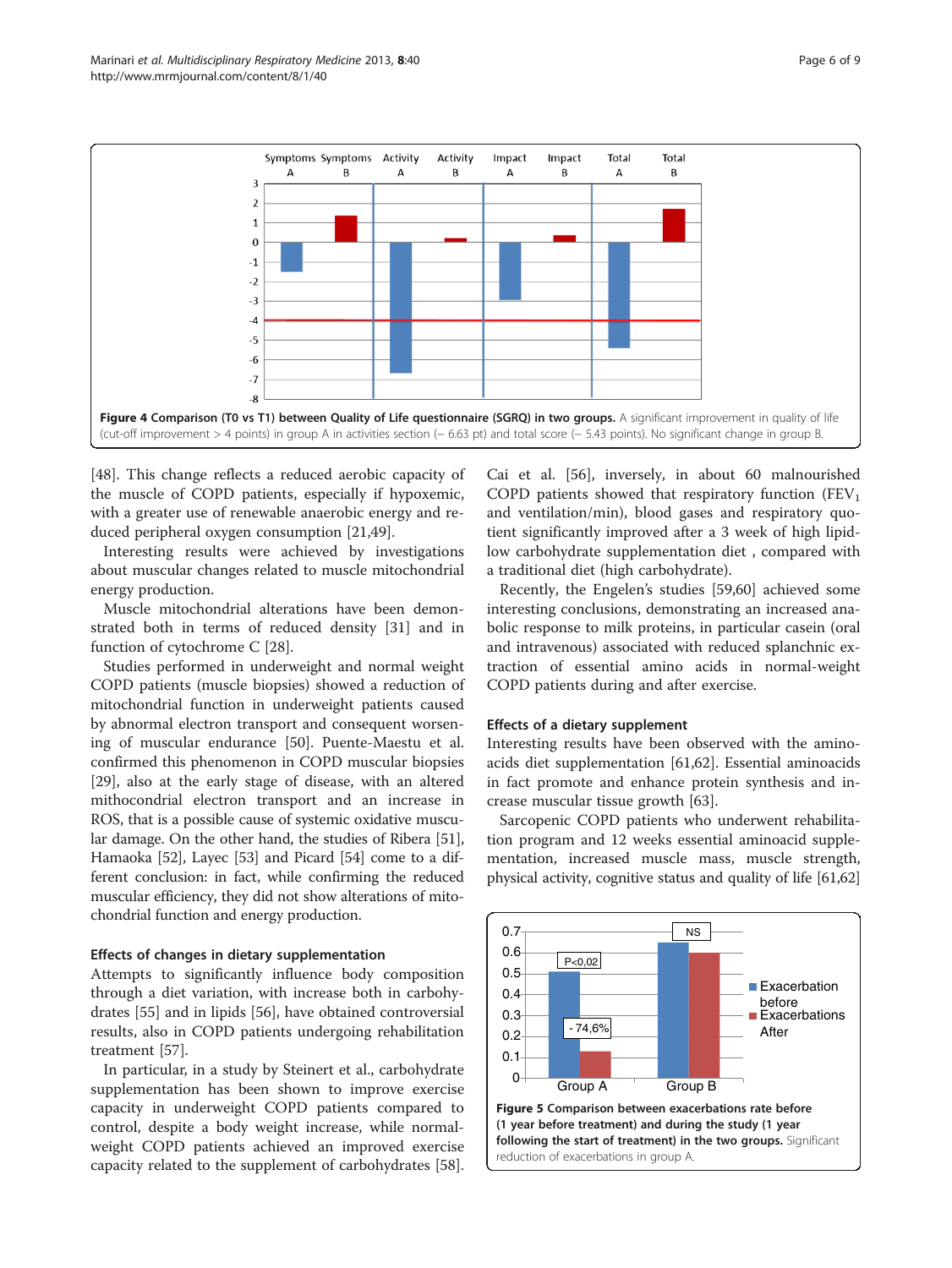<span id="page-6-0"></span>and improved muscle metabolism with a lower lactate concentration.

Other clinical trials, conducted in healthy subjects showed that creatine diet supplementation can increase lean body mass and physical performance through increased deposition of phosphocreatine (phosphorylated form of creatine) in muscle and brain, that reduces the loss of ATP, stimulates protein synthesis, reduces protein catabolism, and stabilizes cell membranes [\[37](#page-7-0)]. Studies in patients with chronic heart failure (CHF), in whom phosphocreatine / ATP ratio is a stronger prognostic factor than the degree of impairment [[64\]](#page-8-0), showed that dietary supplementation with creatine increases creatine phosphate resynthesis and is associated with increased muscular mass strength and power [\[65,66](#page-8-0)].

On this evidence Fuld's study [\[40](#page-7-0)] showed that, in 38 severe COPD patients, selected to receive creatine monohydrate or placebo during pulmonary rehabilitation, creatine diet supplementation increased lean body mass, peripheral muscular strength, endurance and health status.

Recently several investigators focused on the study of a very important molecule in the muscular energy production: Coenzyme  $Q_{10}$  or ubiquinone. It is a powerful antioxidant, synthesized by human cells (mainly concentrated in the myocardium, liver and adrenal gland), which has a key role in the electron transport chain and consequently in the energy synthesis (ATP) at mitochondrial level. It stabilizes also cell membranes, where it acts as a scavenger of ROS. One of the principal limitations of  $CoQ_{10}$  clinical use is its reduced oral absorption, currently passed by  $CoQ_{10}$ -terclatrat to Q-Ter (multicompoundCoenzima Q10 based, obtained through mechano-physic  $CoQ_{10}$  activation with carrier and bioactivator function materials) 200 times more watersoluble and therefore bioavailable.

Studies conducted in chronic heart failure patients showed its important role in improving cardiac output and oxygen consumption [[67,68](#page-8-0)] and also as an independent predictor of mortality [[69](#page-8-0)] actually investigated in a multicenter large International study (Q-symbio) [\[70\]](#page-8-0).

Even COPD patients showed  $CoQ_{10}$  reduction [[35](#page-7-0)] that may contribute to the reduction of muscular efficiency observed in these patients.

An interesting clinical trial in patients with chronic heart failure [\[71\]](#page-8-0) assuming  $CoQ_{10}$  and creatine led to the conclusion that such supplementation improves exercise tolerance and quality of life of patients with severe left ventricular cardiac dysfunction.

#### Conclusions

This pilot, double-blind, placebo-controlled trial, has been conducted in BPCO patients with chronic respiratory failure and long term oxygen therapy in order to verify the effectiveness of dietary supplementation of creatine and Qter in reducing dyspnea and improving exercise tolerance and quality of life.

These results show that such supplementation, safe and well tolerated, increases lean body mass level and exercise capacity of these patients, reducing dyspnea. These effects, likely determined by the greater availability of elements, crucial for muscular energy production, allow patients to improve their functional independence with more opportunities to perform activities of daily living and to achieve a better quality of life. Disease stabilization, increased patient functional activity, oxidative load decrease , cause a significantly reduction of disease exacerbations, and consequently of respiratory functional decline and mortality, in these patients.

This study, of course, has some limits, consequent to a small sample size, lack of data on the elements plasma concentration, and finally a limited prospective time observation. The results of this study, however, provide a demonstration that, in COPD patients in  $O_2TLT$ , nutraceutical supplement acting on protein synthesis and muscular efficiency, can significantly influence the systemic consequences of the disease.

Further prospective studies with larger population samples are needed to confirm the effectiveness of this nutritional intervention.

#### Competing interests

The authors declare that they have no competing interests.

Received: 13 March 2013 Accepted: 6 June 2013 Published: 21 June 2013

#### References

- 1. Schols AMWJ, Broekhuizen R, Weling-Sheepers CA, Wouters EF: Body composition and mortality in chronic obstructive pulmonary disease. Am J Clin Nutr 2005, 82:53–59.
- 2. Marquis K, Debigaré R, Lacasse Y, LeBlanc P, Jobin J, Carrier G, Maltais F: Midthigh muscle cross-sectional area is a better predictor of mortality than body mass index in patients with chronic obstructive pulmonary disease. Am J Respir Crit Care Med 2002, 166:809-813.
- 3. Chailleux E, Laaban JP, Veale D: Prognostic value of nutritional depletion in patients with COPD treated by long-term oxygen therapy: data from the ANTADIR observatory. Chest 2003, 123:1460–1466.
- 4. De Benedetto F, Del Ponte A, Cervone L, Cisternino R, Marinari S, Sbrogia M: Is any relationship between body weight and severity of COPD?
- Retrospective large population study. Am Rev Respir Dis 1990(suppl. 141):A35. 5. American Thoracic Society/European Respiratory Society: Skeletal muscle
- dysfunction in chronic obstructive pulmonary disease. Am J Respir Crit Care Med 1999, 159:S1–S40.
- 6. Decramer M, De Benedetto F, Del Ponte A, Marinari S: Systemic effects of COPD. Respir Med 2005, 99(Suppl B):S3–S10.
- 7. De Benedetto F, Bitti G, D'Intino D, Marinari S, Del Ponte A: Body weight alone is not an index of nutritional imbalance in the natural course of chronic obstructive lung disease. Monaldi Arch. Chest Dis 1993, 48(5):541–542.
- 8. Vestbo J, Prescott E, Almdal T, Morten Dahl N, Andersen T, Sorensen A, Lange A: Body Mass, Fat-Free Body Mass and prognosis in patients with chronic Obstructive pulmonary disease from a random population sample. Am J Respir Crit Care Med 2006, 173:79-83.
- 9. Schols AM: Pulmonary cachexia. Int J Cardiol 2002, 85:101-110.
- 10. Broekhuizen R, Grimble RF, Howell WM, Shale DJ, Creutzberg EC, Wouters EF, Schols AM: Pulmonary cachexia, systemic inflammatory profile, and the interleukin 1β-511 single nucleotide polymorphism. Am J Clin Nutr 2005, 82:1059–1064.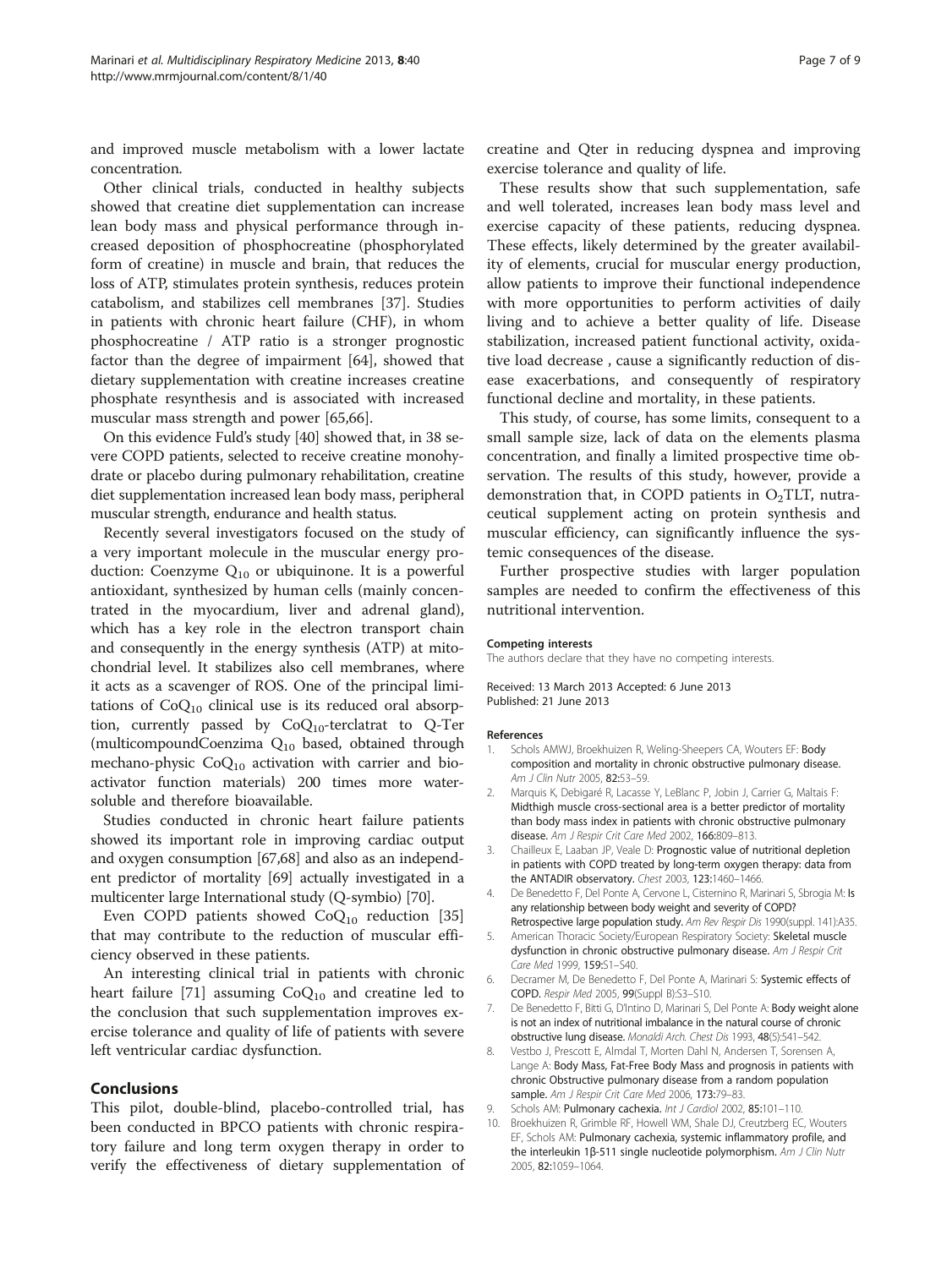- <span id="page-7-0"></span>11. Hopkinson NS, Eleftheriou KI, Payne J, Nickol AH, Hawe E, Moxham J, Montgomery H, Polkey MI: +9/+9 Homozygosity of the bradykinin receptor gene polymorphism is associated with reduced fat-free mass in chronic obstructive pulmonary disease. Am J Clin Nutr 2006, 83:912-917.
- 12. Langen RCJ, Schols AMWJ, Kelders MCJM, Van der Velden JLJ, Wouters EFM, Janssen-Heininger YMW: Muscle wasting and impaired muscle regeneration in a murine model of chronic pulmonary inflammation. Am J Respir Cell Mol Biol 2006, 35:689–696.
- 13. Sergi G, Coin A, Marin S, Vianello A, Manzan A, Peruzza S, Inelmen EM, Busetto L, Mulone S, Enzi G: Body composition and resting energy expenditure in elderly male patients with chronic obstructive pulmonary disease. Respir Med 2006, 100:1918–1924.
- 14. Wagner PD: Possible mechanisms underlying the development of cachexia in COPD. Eur Respir J 2008, 31:492–501.
- 15. Takabatake N, Nakamura H, Abe S, Hino T, Saito H, Yuki H, Kato S, Tomoike H: Circulating leptin in patients with chronic obstructive pulmonary disease. Am J Respir Crit Care Med 1999, 159:1215-1219.
- 16. Takabatake N, Nakamura H, Minamihaba O, Inage M, Inoue S, Kagaya S, Yamaki M, Tomoike H: A novel pathophysiologic phenomenon in chachexic patients with chronic obstructive pulmonary disease: the relationship between the circadian rhythm of circulating leptin and the very low-frequency component of heart rate variability. Am J Respir Crit Care Med 2001, 163:1314–1319.
- 17. Di Francia M, Barbier D, Mege JL, Orehek J: Tumor necrosis factor-α levels and weight loss in chronic obstructive pulmonary disease. Am J Respir Crit Care Med 1994, 150:1453–1455.
- 18. Eid AA, Ionescu AA, Nixon LS, Lewis-Jenkins V, Matthews SB, Griffiths TL, Shale DJ: Inflammatory response and body composition in chronic obstructive pulmonary disease. Am J Respir Crit Care Med 2001, 164:1414-1418.
- 19. Itoh T, Nagaya N, Yoshikawa M, Fukuoka A, Takenaka H, Shimizu Y, Haruta Y, Oya H, Yamagishi M, Hosoda H, Kangawa K, Kimura H: Elevated plasma ghrelin level in underweight patients with chronic obstructive pulmonary disease. Am J Respir Crit Care Med 2004, 170:879-882.
- 20. Schols AMWJ, Crutzberg EC, Buurman WA, Campfield LA, Saris WHM, Wouters EFM: Plasma leptin is related to proinflammatory staus and dietary intake in patients with chronic obstructive pulmonary disease. Am J Respir Crit Care Med 1999, 160:1220–1226.
- 21. Antonucci R, Berton E, Huertas P, Laveneziana P, Palange P: Exercise physiology in COPD. Monaldi Arch Chest Dis 2003, 59(2):134–139.
- 22. Koechlin C, Couillard A, Simar D, Cristol JP, Bellet H, Hayot M, Prefaut C: Does oxidative stress alter quadriceps endurance in chronic obstructive pulmonary disease? Am J Respir Crit Care Med 2004, 169:1022-1027.
- 23. Gosker HR, Lencer NH, Franssen FM, Van der Vusse GJ, Wouters EF, Schols AM: Striking similarities in systemic factors contributing to decreased exercise capacity in patients with severe chronic heart failure or COPD. Chest 2003, 123:1416–1424.
- 24. Vogiatzis I, Simoes DC, Stratakos G, Kourepini E, Terzia G, Manta P, Athanasopoulos D, Roussos C, Wagner PD, Zakynthinos S: Effect of pulmonary rehabilitation on muscle remodelling in cachectic patients with COPD. Eur Respir J 2010, 36:301-310.
- 25. Rutten EP, Franssen FM, Engelen MP, Wouters EF, Deutz NE, Schols AM: Greater whole-body myofibrillar protein breakdown in cachectic patients with chronic obstructive pulmonary disease. Am J Clin Nutr 2006, 83:829–834.
- 26. Couillard A, Koechlin C, Cristol JP, Varray A, Prefaut C: Evidence of local exercise- induced systemic oxidative stress in chronic obstructive pulmonary disease. Eur Respir J 2002, 20:1123-1129.
- 27. Sahebjami H, Sathianpitayakul E: Influence of body weight on the severity of dyspnea in chronic obstructive pulmonary disease. Am J Respir Crit Care Med 2000, 161:886–890.
- 28. Naimi AI, Bourbeau J, Perrault H, Baril J, Wright-Paradis C, Rossi A, Taivassalo T, Sheel AW, Rabøl R, Dela F, Boushel R: Altered mitochondrial regulation in quadriceps muscles of patients with COPD. Clin Physiol Funct Imaging 2011, 31(2):124–131.
- 29. Puente-Maestu L, Pérez-Parra J, Godoy R, Moreno N, Tejedor A, González-Aragoneses F, Bravo JL, Alvarez FV, Camaño S, Agustí A: Abnormal mitochondrial function in locomotor and respiratory muscles of COPD patients. Eur Respir J 2009, 33(5):1045–1052.
- 30. Slebos DJ, Van der Toorn M, Bakker SJ, Kauffman HF: Mitochondrial dysfunction in COPD patients with low body mass index. Eur Respir J 2007, 30(3):600. author reply 600–1.
- 31. Gosker HR, Hesselink MK, Duimel H, Ward KA, Schols AM: Reduced mitochondrial density in the vastus lateralis muscle of patients with COPD. Eur Respir J 2007, 30(1):73–79.
- 32. Rabinovich RA, Bastos R, Ardite E, Llinàs L, Orozco-Levi M, Gea J, Vilaró J, Barberà JA, Rodríguez-Roisin R, Fernández-Checa JC, Roca J: Mitochondrial dysfunction in COPD patients with low body mass index. Eur Respir J 2007, 29(4):643–650.
- 33. Pajen JF, Wuyam B, Levy P, Reutenauer H, Stieglitz P, Paramelle B, Le Bas JF: Muscular metabolism during oxygen supplementation in patients with chronic hypoxemia. Am Rev Respir Dis 1993, 147:592–598.
- 34. Faager G, Söderlund K, Sköld CM, Rundgren S, Tollbäck A, Jakobsson P: Creatine supplementation and physical training in patients with COPD: a double blind, placebo-controlled study. Int J Chron Obstruct Pulmon Dis 2006, 1(4):445–453.
- 35. Tanrikulu AC, Abakay A, Evliyaoglu O, Palanci Y: Coenzyme Q10, copper, zinc, and lipid peroxidation levels in serum of patients with chronic obstructive pulmonary disease. Biol Trace Elem Res 2011, 143(2):659–667.
- 36. Xu J, Seo AY, Vorobyeva DA, Carter CS, Anton SD, Lezza AM, Leeuwenburgh C: Beneficial effects of a Q-ter based nutritional mixture on functional performance, mitochondrial function, and oxidative stress in rats. PLoS One 2010, 5:e10572.
- 37. Saremi A, Gharakhanloo R, Sharghi S, Gharaati MR, Larijani B, Omidfar K: Effects of oral creatine and resistance training on serum myostatin and GASP-1. Mol Cell Endocrinol 2010, 317(1–2):25–30.
- 38. Guarducci L, Fumagalli S, Sforza G, Fattirolli N, Marchionni G: Effetti di un associazione di Coenzima Q10 e creatina sulla tolleranza all'esercizio fisico e sulla qualità della vita di pazienti con scompenso cardiaco. G Gerontol 2006, 5:499.
- 39. Fumagalli S, Fattirolli F, Guarducci L, Cellai T, Baldasseroni S, Tarantini F, Di Bari M, Masotti G, Marchionni N: Coenzyme Q10 terclatrate and creatine in chronic heart failure: a randomized, placebo controlled, double-blind study. Clin Cardiol 2011, 34:211–217.
- 40. Fuld JP, Kilduff LP, Neder JA, Pitsiladis Y, Lean MEJ, Ward SA, Cotton MM: Creatine supplementation during pulmonary rehabilitation in chronic obstructive pulmonary disease. Thorax 2005, 60:531–537.
- 41. Bartlett HR, Puhl SM, Hdgson L, Buskirk ER: Fat-free mass in relation to stature: ratios of fat-free mass to height in children, adults end elderly subjects. Am J Clin Nutr 1991, 53:1112-1116.
- 42. Katz TF: A.D.L. Activities of Daily Living. JAMA 1963, 185:914.
- 43. Statement ATS: Guidelines for the Six-Minute Walk Test. Am J Respir Crit Care Med 2002, 166:111–117.
- 44. Jones PW, Quirk FH, Baveystock CM: The St George's Respiratory Questionnaire. Respir Med 1991, 85(suppl):25–31.
- 45. Çalıkoglu M, Şahin G, Unlu A, Ozturk C, Tamer L, Ercan B, Kanik A, Atik U: Leptin and TNF-Alpha Levels in Patients with Chronic Obstructive Pulmonary Disease and Their Relationship to Nutritional Parameters. Respiration 2004, 71:45–50.
- 46. Alway SE, Swisher A, Siu PM: Increased expression of apoptotic genes in the diaphragm and soleus muscle of the emphysematous hamster. Faseb J 2004, 18:A358.
- 47. Bernard S, LeBlanc P, Whittom F, Carrier G, Jobin J, Belleau R, Maltais F: Peripheral muscle weakness in patients with chronic obstructive pulmonary disease. Am J Respir Crit Care Med 1998, 158:629-634.
- 48. Gosker HR, Kubat B, Schaart G, Van der Vusse GJ, Wouters EF, Schols AM: Myopathological features in skeletal muscle of patients with chronic obstructive pulmonary disease. Eur Respir J 2003, 22(2):280–285.
- 49. Palange P, Forte S, Onorati P, Paravati V, Manfredi F, Serra P, Carlone S: Effect of reduced body weight on muscle aerobic capacity in patients with COPD. Chest 1998, 114(1):12–18.
- 50. Rabinovich RA, Vilaró J: Structural and functional changes of peripheral muscles in chronic obstructive pulmonary disease patients. Curr Opin Pulm Med 2010, 16(2):123–133.
- 51. Ribera F, N'Guessan B, Zoll J, Fortin D, Serrurier B, Mettauer B, Bigard X, Ventura-Clapier R, Lampert E: Mitochondrial electron transport chain function is enhanced in inspiratory muscles of patients with chronic obstructive pulmonary disease. Am J Respir Crit Care Med 2003, 167(6):873-879.
- 52. Hamaoka T, Tatsumi K, Saito Y, Arai Y, Horie Y, Masuyama S, Tanabe N, Takiguchi Y, Ikehira H, Obata T, Sasaki Y, Tanada S, Kuriyama T: Metabolic activity in skeletal muscles of patients with non-hypoxaemic chronic obstructive pulmonary disease studied by 31P-magnetic resonance spectroscopy. Respirology 2005, 10(2):164-170.